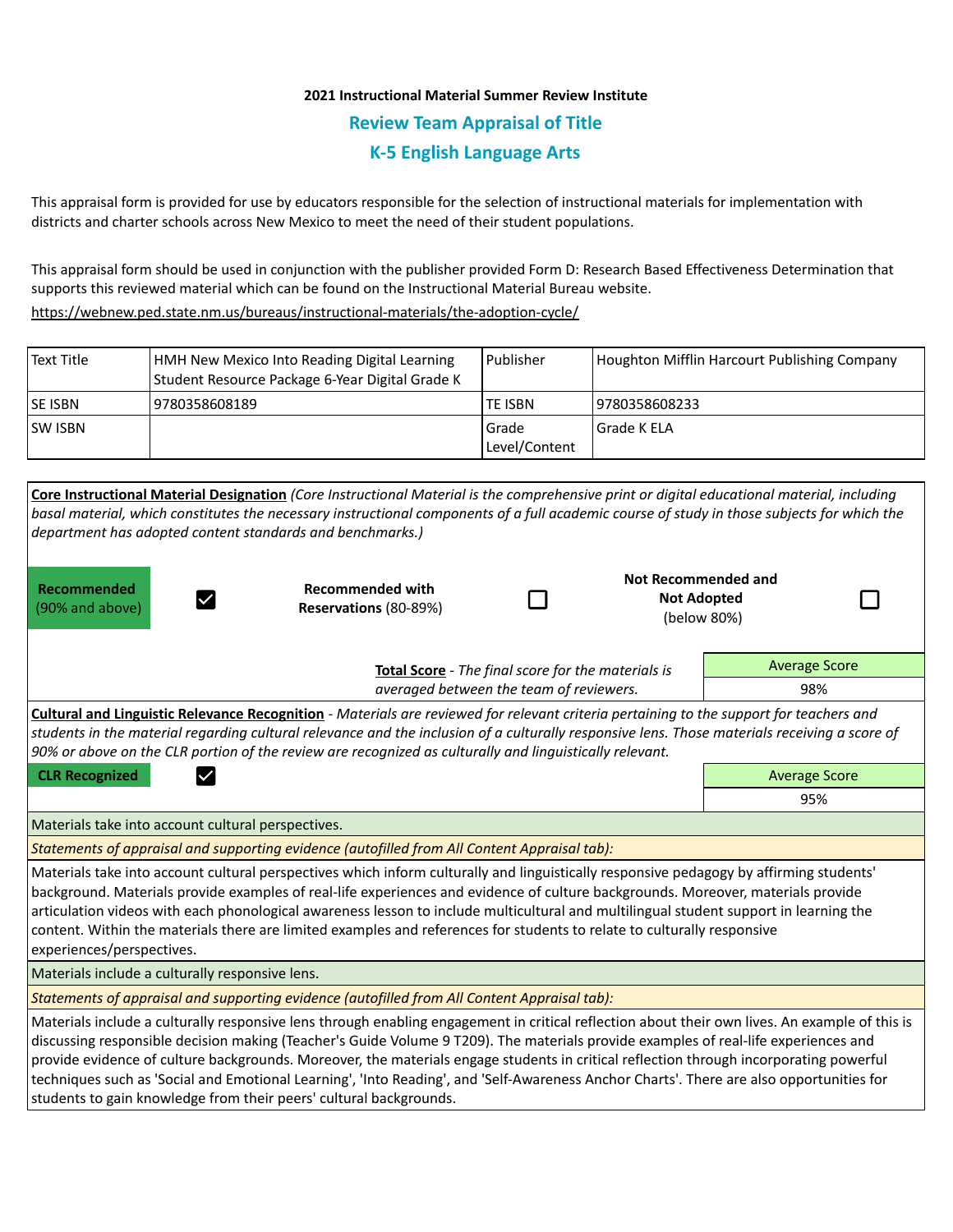**Structured Literacy Recognition** - *Materials are reviewed for relevant criteria pertaining to the support for teachers and students in the components of structured literacy. Those materials receiving a score of 90% or above on the structured literacy portion of the review are recognized as having high quality support for the components of structured literacy.*

**SL Recognized Average Score** Average Score and Average Score and Average Score and Average Score and Average Score

98%

Materials are informed by and based on the Science of Reading; reflect evidence-based teaching principles; and reflect evidence-based elements of structured literacy.

*Statements of appraisal and supporting evidence (autofilled from Structured Literacy/ELA Content Appraisal):* 

Materials are informed by and based on the Science of Reading. This is operationalized through instructional aims for fluent and accurate word recognition, resulting in reading comprehension. Each lesson 'Read Aloud' aligns with the learning objective and reflects evidencebased teaching principles through student work identifying syllables in a 'syllable salad' (Teacher's Guide Volume 1 T182). The materials provide multiple opportunities for students to work through phonetics, phonology, orthography, syllables, morphology, semantics, syntax and pragmatics. Graphic organizers with pictures and essential questions aid the use of the materials for that week. Materials also reflect evidence based on elements of structured literacy within each unit and provide instructional sequences that progress from foundational skills to advanced skills, illustrated by articulation videos with each phonological awareness lesson to support student learning content (Teacher's Guide Volume 8 T4-5).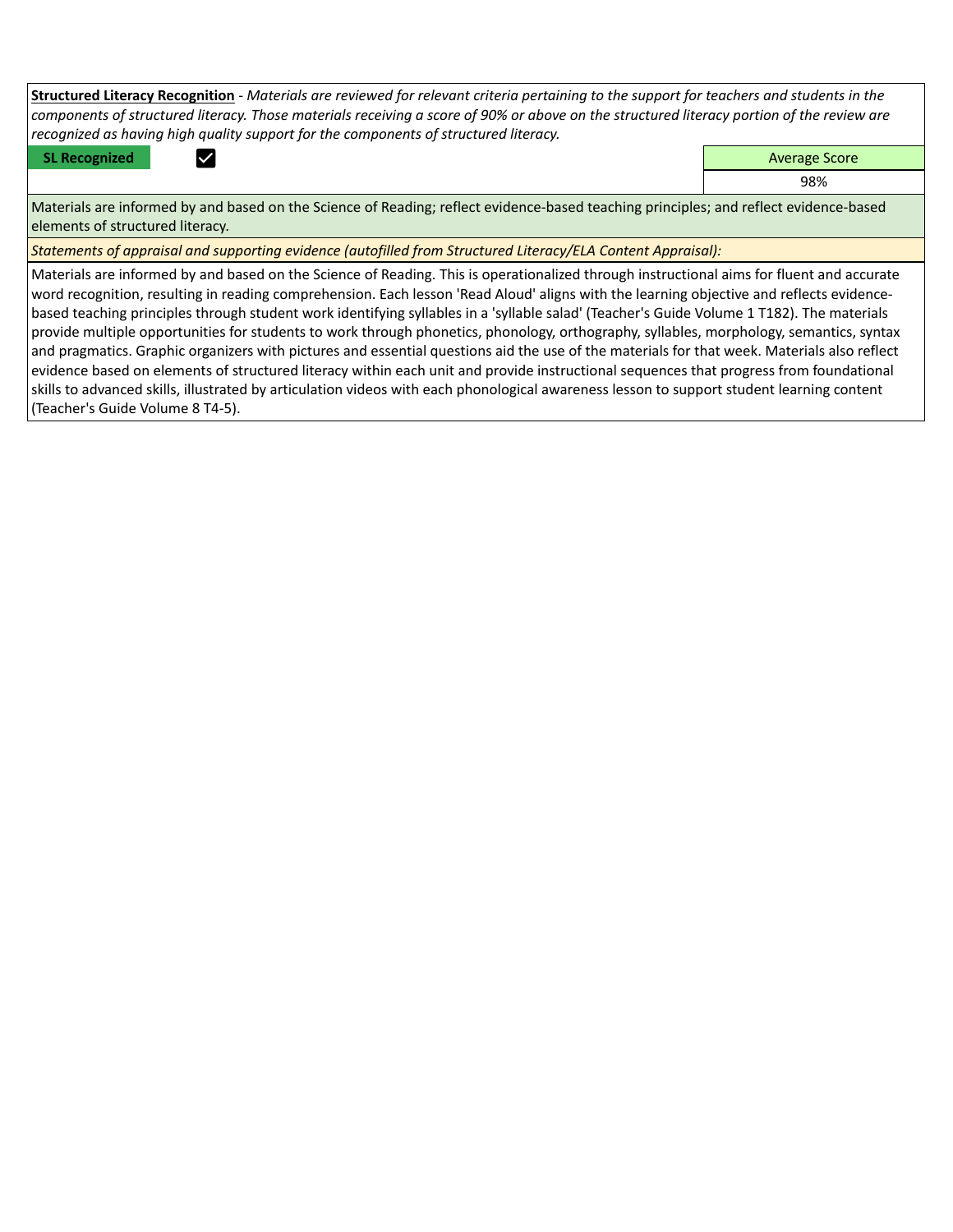**Standards Review** *- Materials are reviewed for alignment with the state adopted content standards, benchmarks and performance standards.*

Average Score

98%

Materials align with grade level ELA standards overall.

*Statements of appraisal and supporting evidence:* 

The review team found that the materials align with grade level ELA standards overall.

Materials align to reading standards.

*Statements of appraisal and supporting evidence:* 

Materials align to the kindergarten reading standards as shown through the examples within the materials where students are asked to read and then write or draw two key details; blend and segment onsets and rimes of single-syllable spoken words; and work on learning about one to one correspondence when reading (Teacher's Guide Volume 3 T120).

Materials align to writing standards.

*Statements of appraisal and supporting evidence:* 

Materials align to the kindergarten writing standards as shown through the writing examples within the materials of students using their notes from the 'Organized Ideas Graphic Organizer' to create a draft story by telling the events in order. Students also use checklists to check their writing and use resources to write key details about their research topics (Student 'Writer's Notebook' Page 127).

Materials align to speaking and listening standards.

*Statements of appraisal and supporting evidence:* 

Materials align to the kindergarten speaking and listening standards as shown through the examples of students using the 'Partner Up' strategy to take turns asking and answering questions using multiple exchanges; to using language for greeting people throughout the day; and reviewing the difference between formal and informal language. There are follow-up activities to build on the skills learning where students practice partner-talk, ask for something they need, etc. (Student Printable 'Asking For Help' Build Knowledge and Language Digital Source).

Materials align to language standards.

*Statements of appraisal and supporting evidence:* 

Materials align to the kindergarten language standards as shown through the examples of students interacting and engaging with question words for understanding throughout the lessons; using provided picture cards to form regular plural nouns orally; and drawing a picture to show their response to the big idea words (Student 'My Book' Page 6).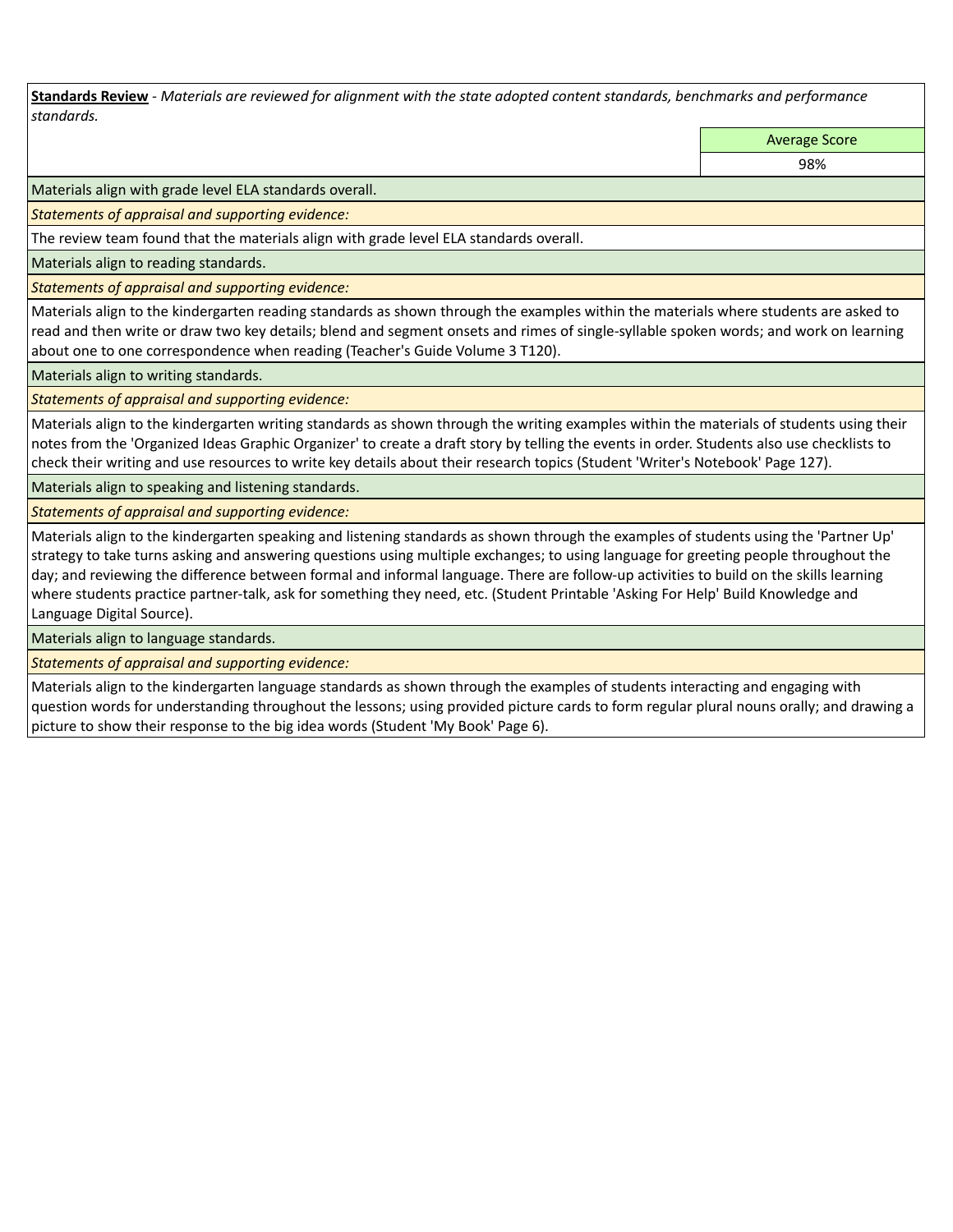**Structured Literacy Review** *- Materials are reviewed for relevant criteria pertaining to the support for teachers and students in the components of structured literacy.*

Average Score

98%

Materials are informed by and based on the Science of Reading; reflect evidence-based teaching principles; and reflect evidence-based elements of structured literacy.

*Statements of appraisal and supporting evidence:*

Materials are informed by and based on the Science of Reading. This is operationalized through instructional aims for fluent and accurate word recognition, resulting in reading comprehension. Each lesson 'Read Aloud' aligns with the learning objective and reflects evidencebased teaching principles through student work identifying syllables in a 'syllable salad' (Teacher's Guide Volume 1 T182). The materials provide multiple opportunities for students to work through phonetics, phonology, orthography, syllables, morphology, semantics, syntax and pragmatics. Graphic organizers with pictures and essential questions aid the use of the materials for that week. Materials also reflect evidence based on elements of structured literacy within each unit and provide instructional sequences that progress from foundational skills to advanced skills, illustrated by articulation videos with each phonological awareness lesson to support student learning content (Teacher's Guide Volume 8 T4-5).

**ELA Content Review** *- Materials are reviewed for relevant criteria pertaining to the support for teachers and students in the specific content area reviewed.*

Average Score

99%

Materials provide sequential, cumulative instruction and practice opportunities for a full range of foundational skills.

*Statements of appraisal and supporting evidence:* 

Materials provide sequential, cumulative instruction and practice opportunities for a full range of foundational skills. The 'Scope and Sequence' reflects a cumulative progression of skills from simple to complex, and the materials provide ample opportunities for students to learn and interact with the progression of language skills. Throughout the materials, lessons allow for flexibility in meeting the needs of a range of students. Lessons address abilities of all students by providing teacher tips such as "encourage children to pay attention to every letter and enunciate the words separately" (Teacher's Guide Volume 6 T184-185).

Materials provide a selection and range of high-quality texts worthy of students' time and attention, exhibiting exceptional craft and thought and/or providing useful information.

*Statements of appraisal and supporting evidence:* 

Materials provide a selection and range of high-quality texts worthy of students' time and attention, exhibiting exceptional craft and thought as well as providing useful information. This is evidenced through explicit instruction, clear modeling, and guided practice with instructional routines. There are ample opportunities for students to learn from and interact with the progression of language skills specifically where the materials contain a sequence or collection of anchor texts of grade level complexity (Teacher's Guide Volume 3 T8- 9).

Questions in the materials are high-quality text-dependent and text-specific questions. The overwhelming majority of these questions are text-specific and draw student attention to the particulars in the text.

*Statements of appraisal and supporting evidence:* 

Materials contain high-quality text-dependent and text-specific questions. Predominantly, these questions are text-specific and draw students' attention to the particulars in the text. Students build and deepen their knowledge of specific topics through reading and discussing appropriate grade-level complexity texts. The materials provide questions and tasks that assess the depth and complexity required by the standards by having students listen to stories and think-pair-share responding to questions (Teacher's Guide Volume 3 T169).

Materials provide scaffolding and supports to enable students' learning of English language arts.

*Statements of appraisal and supporting evidence:*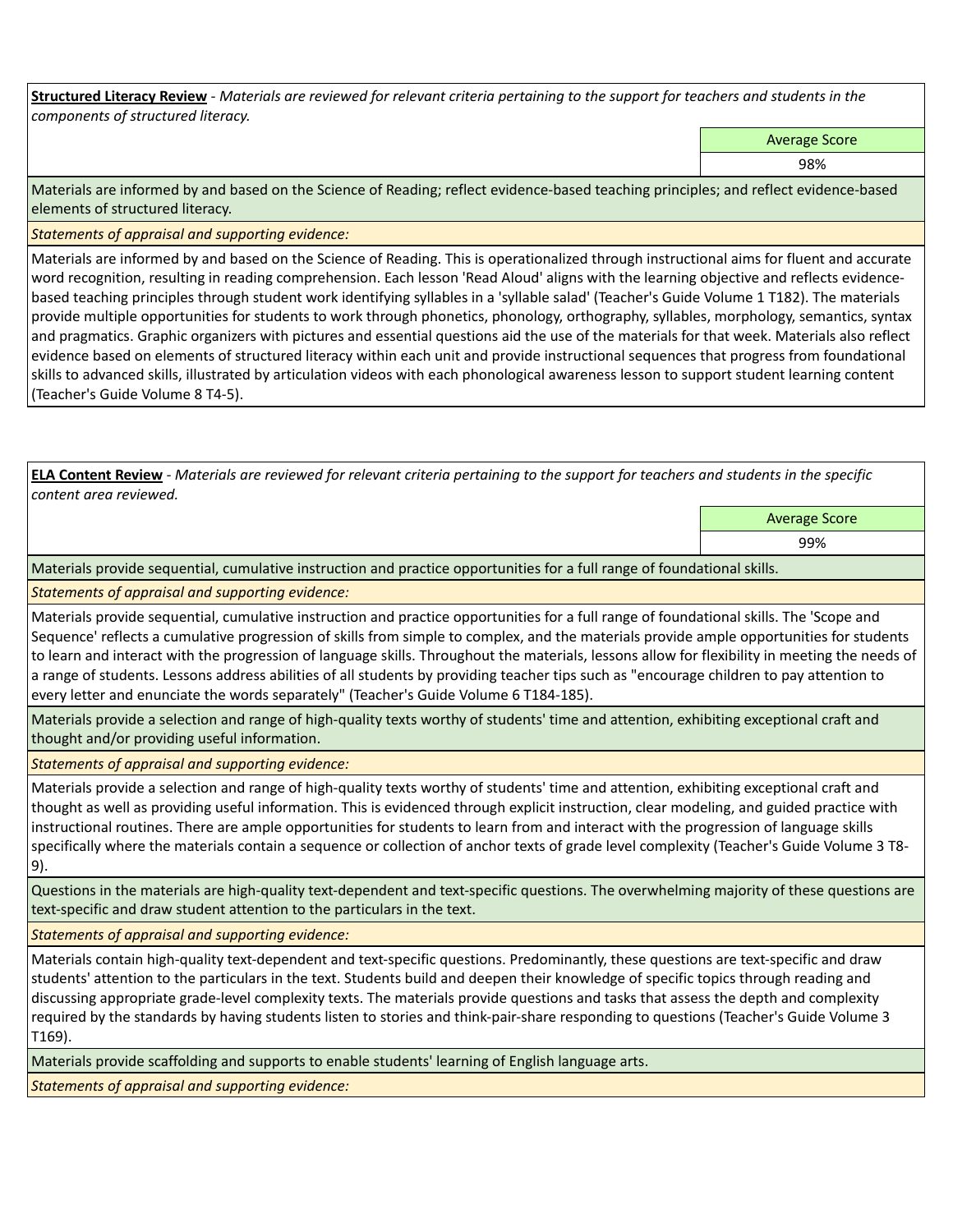Materials provide scaffolding and supports to enable students' learning of English language arts through a strong multisensory method of instruction where small group instruction provides differentiated instruction to reinforce, extend, and intervene for students' needs. Students are given extensive opportunities to encounter and comprehend grade-level texts (Teacher's Guide Volume 8 T163). In lessons, the teacher is directed to guide students, for example, to point to show their understanding of the text. Materials provide a variety of reading levels through the 'Texts in Text Complexity' section and gives 'Lexile Levels' and 'Guided Reading Levels'.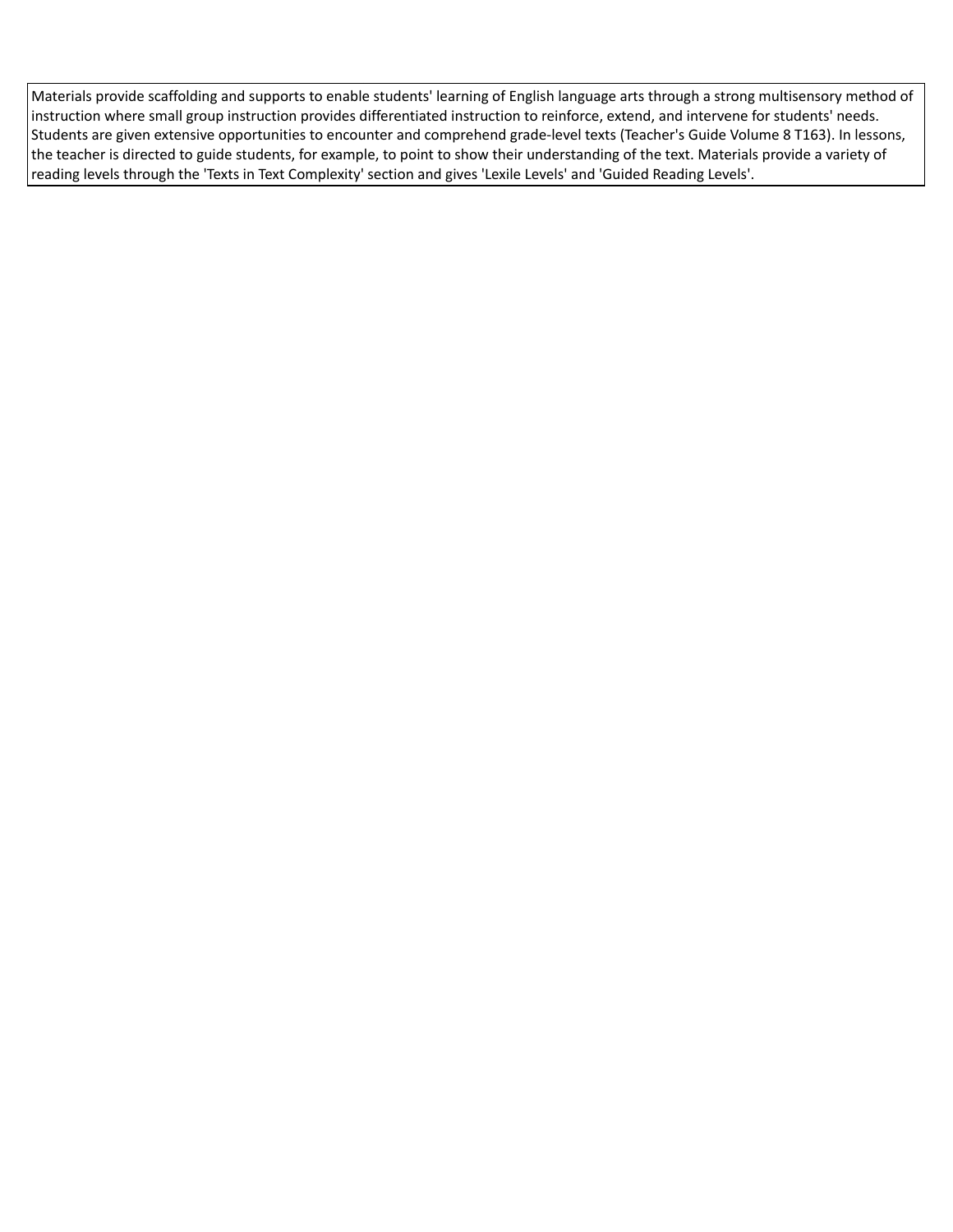**All Content Review** *- Materials are reviewed for relevant criteria pertaining to the support for teachers and students in the material regarding the progression of the standards, lesson structure, pacing, assessment, individual learners and cultural relevance.*

Average Score

96%

Materials are coherent and consistent with the standards that all students should study in order to be college and career ready.

*Statements of appraisal and supporting evidence:*

Materials are coherent and consistent with the standards that all students should study in order to be college and career ready. This is evidenced across units and lessons in 'Module at glance' and 'Teaching with text sets', where students fully learn each standard throughout each module (Teacher's Guide Volume 9 T22-23). In each module, materials attend to the full intent of the content for all standards by presenting all of the lessons, resources, and interventions for the weeks, and modules outline essential skills to be taught, which in turn allow standards to be fully enabled.

Materials are well designed and take into account effective lesson structure and pacing.

*Statements of appraisal and supporting evidence:*

Materials are well designed and take into account effective lesson structure and pacing through the evidence of the learning objectives, which are posted at the top side panel of each lesson. For example, the Teacher Editions present learning progressions in each module in the 'Module at a Glance' section, which provides appropriate pacing throughout the Modules (Teacher's Guide Volume 9 T22-23).

Materials support teacher planning, learning, and understanding of the standards.

*Statements of appraisal and supporting evidence:*

Materials support teacher planning, learning, and understanding of the standards through a clearly laid out format for foundational skills practicing decoding; guided reading groups; and targeted language development. Each week a lesson plan is presented with learning progression providing an overview of the scope and sequence of the skills and concepts. Suggested daily times are also provided to stay on task with intentional sequence and teacher tips in each lesson support instructional strategies. Moreover, there are options for differentiation with objectives (Teacher's Guide Volume 5 T156-157).

Materials offer teachers resources and tools to collect ongoing data about student progress on the standards.

*Statements of appraisal and supporting evidence:*

Materials offer teachers resources and tools to collect ongoing data about student progress on the standards. Students are provided with formative and summative performance based tasks such as launch the project, research and plan, take action, and reflect and celebrate (Teacher's Guide Volume 5 T12-13). The material includes brief formative assessments that focus on a target skill for a particular strand. The 'Small Group' instruction allows teachers to observe as children blend phonemes into words. Materials provide guided reading benchmark assessments kits for each benchmark leveled reader. These kits measure student progress and provide students ongoing review and practice with the 'Wrap Up the Topic' sections of each week. There are 'Inquiry and Research Projects' available to provide a good understanding to teachers about student progress.

Materials support effective use of technology to enhance student learning.

*Statements of appraisal and supporting evidence:*

Materials support effective use of technology to enhance student learning through a consistent use of digital learning. For example, there are videos to wrap up the units and weekly online assessments to assess student understanding and knowledge of the comprehension and foundational skills reviewed (Teacher's Guide Volume 1 T258).

Materials can be easily customized for individual learners.

*Statements of appraisal and supporting evidence:* 

Materials can be easily customized for individual learners. This is evidenced by providing extra support to meet the needs of different student populations (Teacher's Guide Volume 6 T151). There are references to online resources for articulation videos and the materials provide three different teaching guides--substantial, moderate, and light--to meet the needs of individual learners. Teacher editions provide differentiated instruction for small groups.

Materials give all students extensive opportunities and support to explore key concepts.

*Statements of appraisal and supporting evidence:*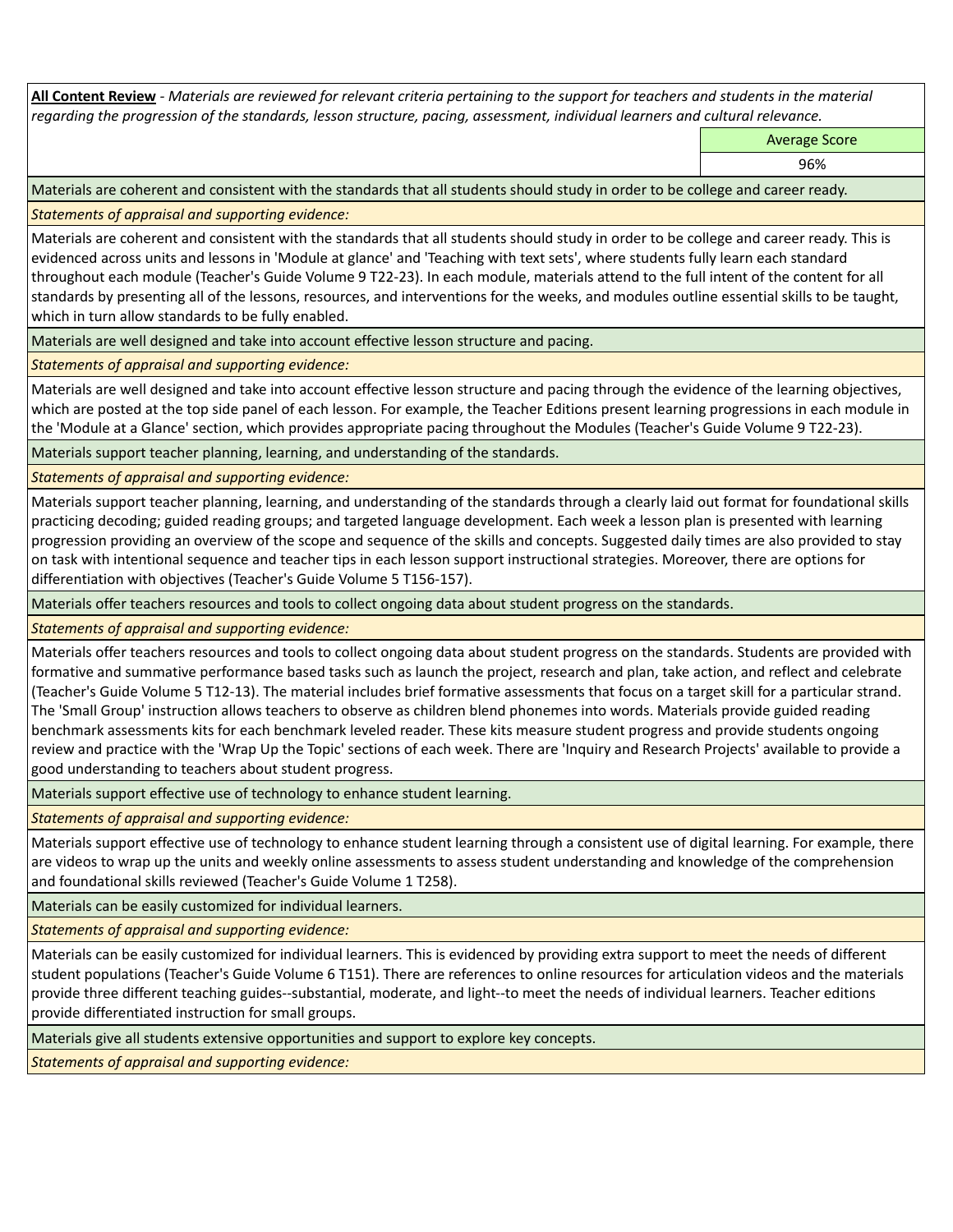Materials give all students extensive opportunities and support to explore key concepts through providing multiple ways for the teacher to support accommodations and modifications for ELLs and other diverse students (Teacher's Guide Volume 5 T89). The materials provide a balanced use of examples and illustrations in the book 'Being Different Rocks' that focuses on embracing culture. Materials include research projects like CLASS PROJECT: BUILD A COMMUNITY that make connections with personal experiences.

Materials take into account cultural perspectives.

*Statements of appraisal and supporting evidence:*

Materials take into account cultural perspectives which inform culturally and linguistically responsive pedagogy by affirming students' background. Materials provide examples of real-life experiences and evidence of culture backgrounds. Moreover, materials provide articulation videos with each phonological awareness lesson to include multicultural and multilingual student support in learning the content. Within the materials there are limited examples and references for students to relate to culturally responsive experiences/perspectives.

Materials include a culturally responsive lens.

*Statements of appraisal and supporting evidence:*

Materials include a culturally responsive lens through enabling engagement in critical reflection about their own lives. An example of this is discussing responsible decision making (Teacher's Guide Volume 9 T209). The materials provide examples of real-life experiences and provide evidence of culture backgrounds. Moreover, the materials engage students in critical reflection through incorporating powerful techniques such as 'Social and Emotional Learning', 'Into Reading', and 'Self-Awareness Anchor Charts'. There are also opportunities for students to gain knowledge from their peers' cultural backgrounds.